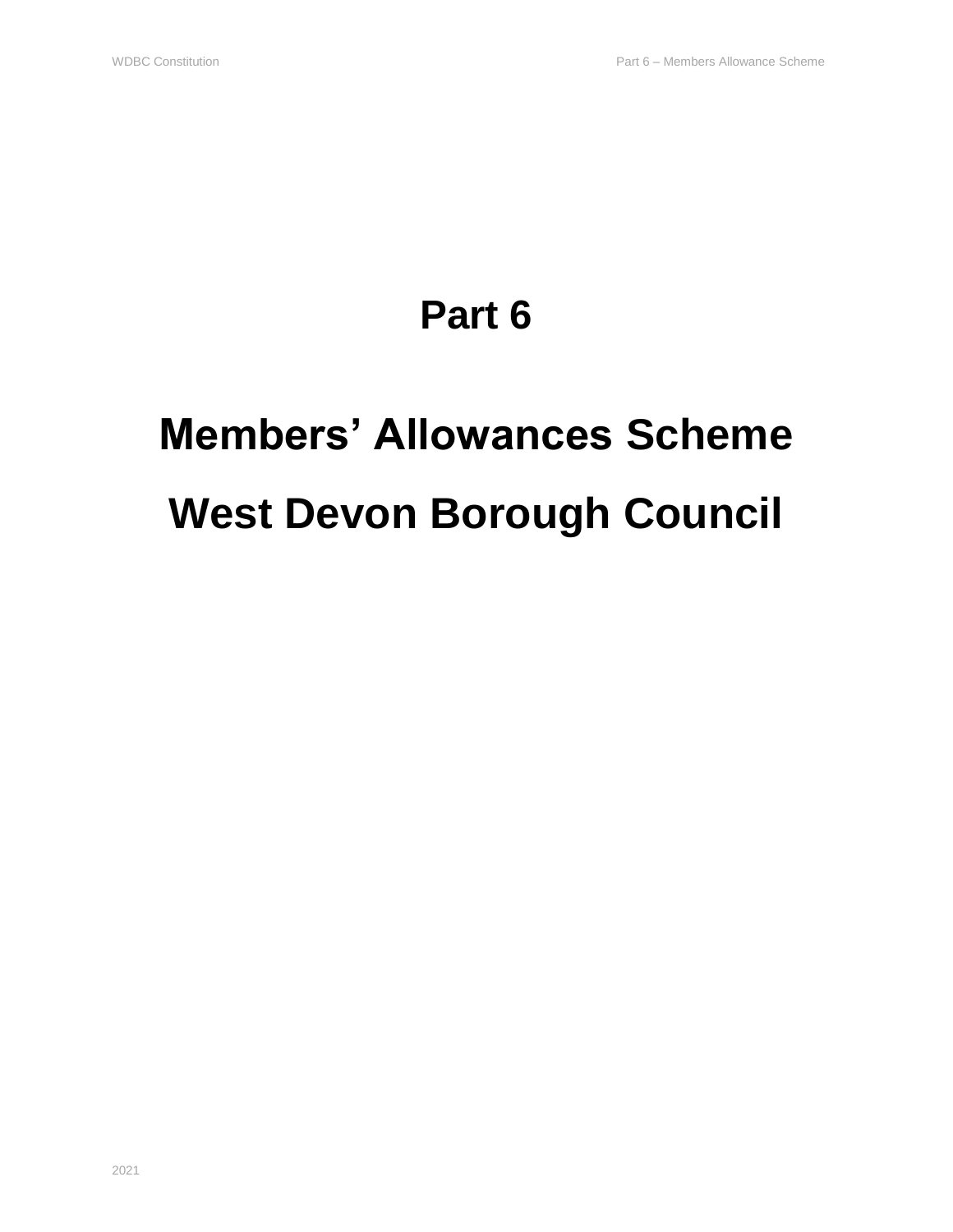# **West Devon Borough Council**

#### **Contents**

#### **Members' Allowances Scheme**

- **Schedule A:** Basic and Special Responsibility Allowance
- **Schedule B:** Travelling Allowances
- **Schedule C:** Subsistence Allowances
- **Schedule D:** Approved Duties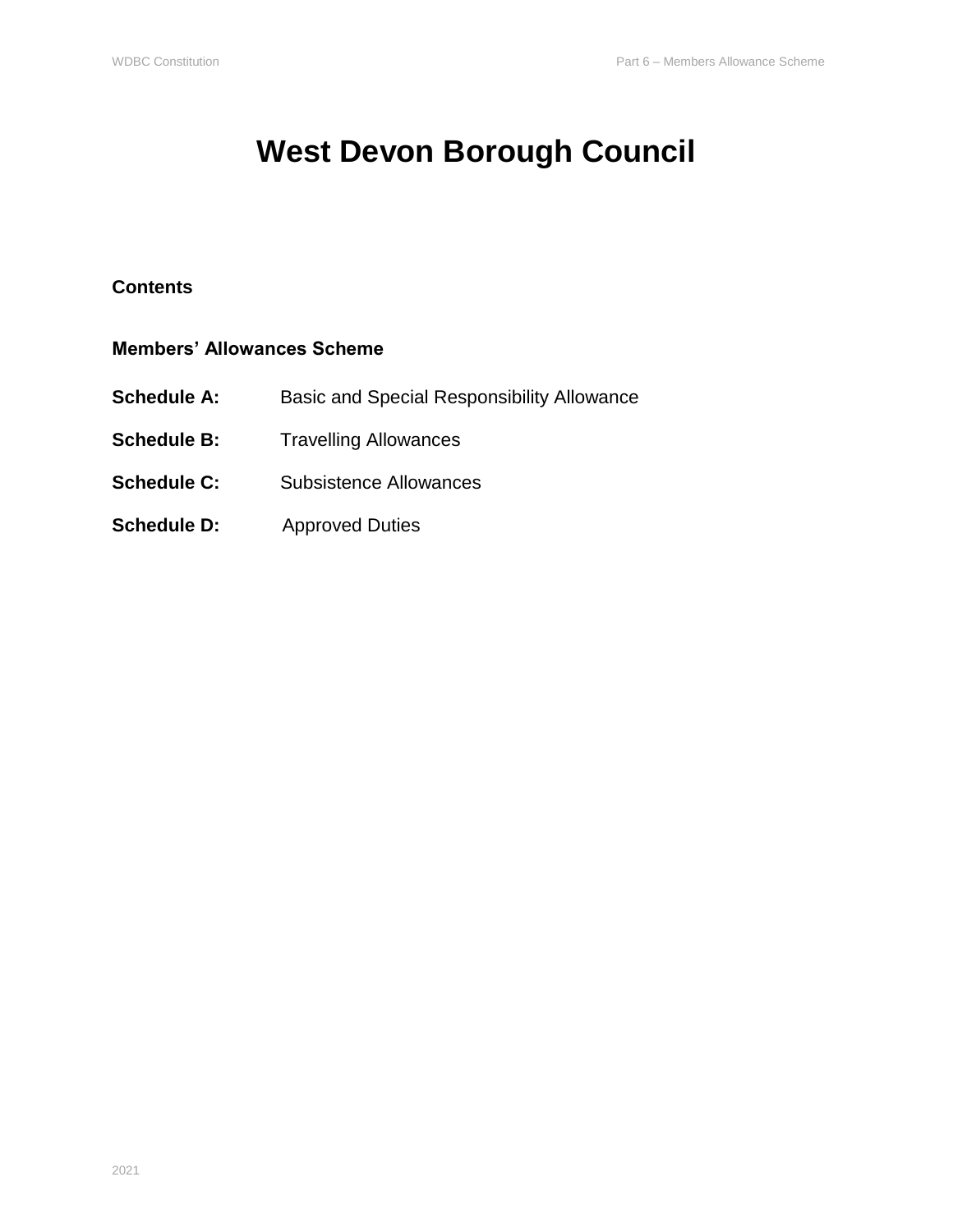### **Members' Allowances Scheme**

#### **This Scheme has been made in accordance with the Local Authorities (Members' Allowances) (England) Regulations 2003.**

#### 1. **Basic Allowance**

1.1 The Basic Allowance is payable to every Member of the Council at the rate specified in Schedule A below, and will be paid by equal monthly instalments in arrears. The allowance is intended to recognise the time devoted by Members to their work as well as to cover incidental costs such as the use of their homes and private telephones.

### 2. **Special Responsibility Allowances (SRAs)**

- 2.1 An SRA is paid to those Members who have significant responsibilities such as committee chairmen or political group leaders etc. Each 'post of responsibility' is identified by the Independent Remuneration Panel and attracts an appropriate level of payment as shown in Schedule A, which is paid monthly in arrears.
- 2.2 Payment to any Member who did not hold the position for which the allowance is paid for the whole year will be adjusted pro rata according to the number of months for which it was held.
- 2.3 A Member holding the office of Chairman will normally be expected to agree to the re-allocation of the relevant proportion of the SRA to their Vice-Chairman in circumstances where the latter has to provide cover for a continuous period of absence of their Chairman of at least one month.
- 2.4 No Councillor shall receive more than one SRA.

### 3. **Travelling Allowances**

- 3.1 Members may claim mileage allowances at the rates specified in Schedule B.
- 3.2 Travelling Allowances will normally be payable in respect of attendance at any Approved Duty, except that they may not be claimed where the Body attended pays them.
- 3.3 Approved Duties in respect of which Travelling Allowances may be paid are set out in Appendix D.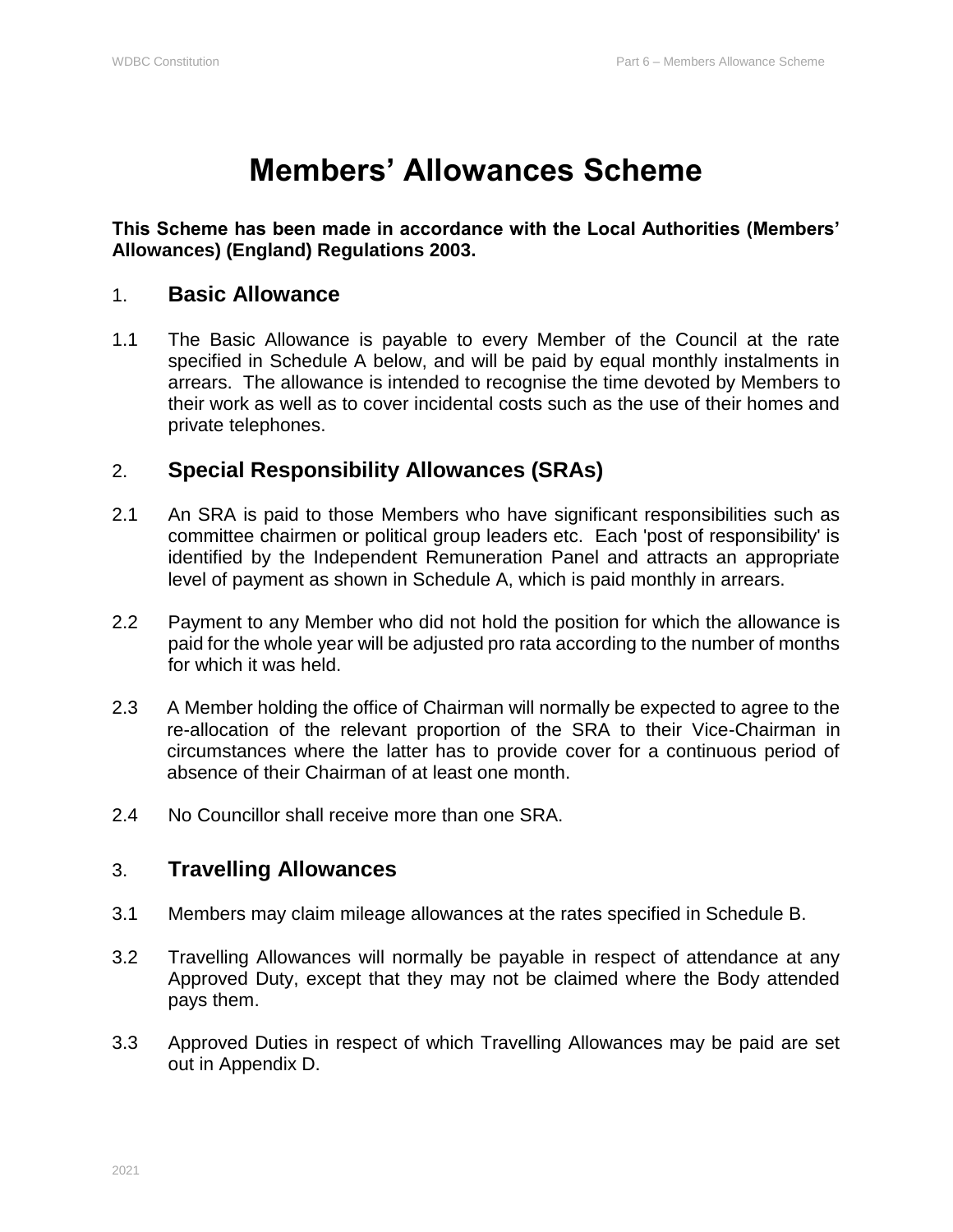#### 4. **Subsistence Allowances**

- 4.1 Subsistence allowances will be paid on the scales and under the conditions set out in Schedule C below. The allowance is for actual expenditure, and payment will normally only be made where receipts are supplied.
- 4.2 Approved Duties in respect of which Subsistence Allowances may be paid are set out in Appendix D.

#### 5. **Carer's Allowance**

5.1 Carer's Allowance will be paid in accordance with the conditions set out in Schedule C below.

#### 6. **Service on Outside Bodies**

- 6.1 Members are appointed to represent the Council on specific outside bodies by the appropriate committee or by Council. In these specific instances, Members are entitled to claim travel and subsistence **unless** the outside body already provides reimbursement.
- 6.2 If a Member is unable to attend a meeting as a representative of the Council, they are able to make arrangements for another Member to attend in their place. This arrangement is irrespective of any political or party allegiances. The Member attending as a substitute must clearly show this on their claim form.
- 6.3 Representatives appointed to serve on outside bodies are conditional upon them remaining Members of the Council during that period. The Council approves from time to time a list of Outside Bodies to which Members have been appointed.

#### 7. **Withholding Allowances**

7.1 Where the Standards Committee determine at a Hearing that a Member should be fully suspended from his/her duties, then the Member's Allowances (save for Dependant Carers' allowance) will be withheld for the period of suspension.

#### 8. **Official Civic Duties**

- 8.1 The Mayor and Deputy Mayor and any other Member deputising for them or invited by them to attend, shall be entitled to receive travelling and subsistence allowance for the performance of official duties and courtesy visits.
- 8.2 The Mayor and Deputy Mayor both receive an annual lump sum allowance as set out in the table in Schedule A.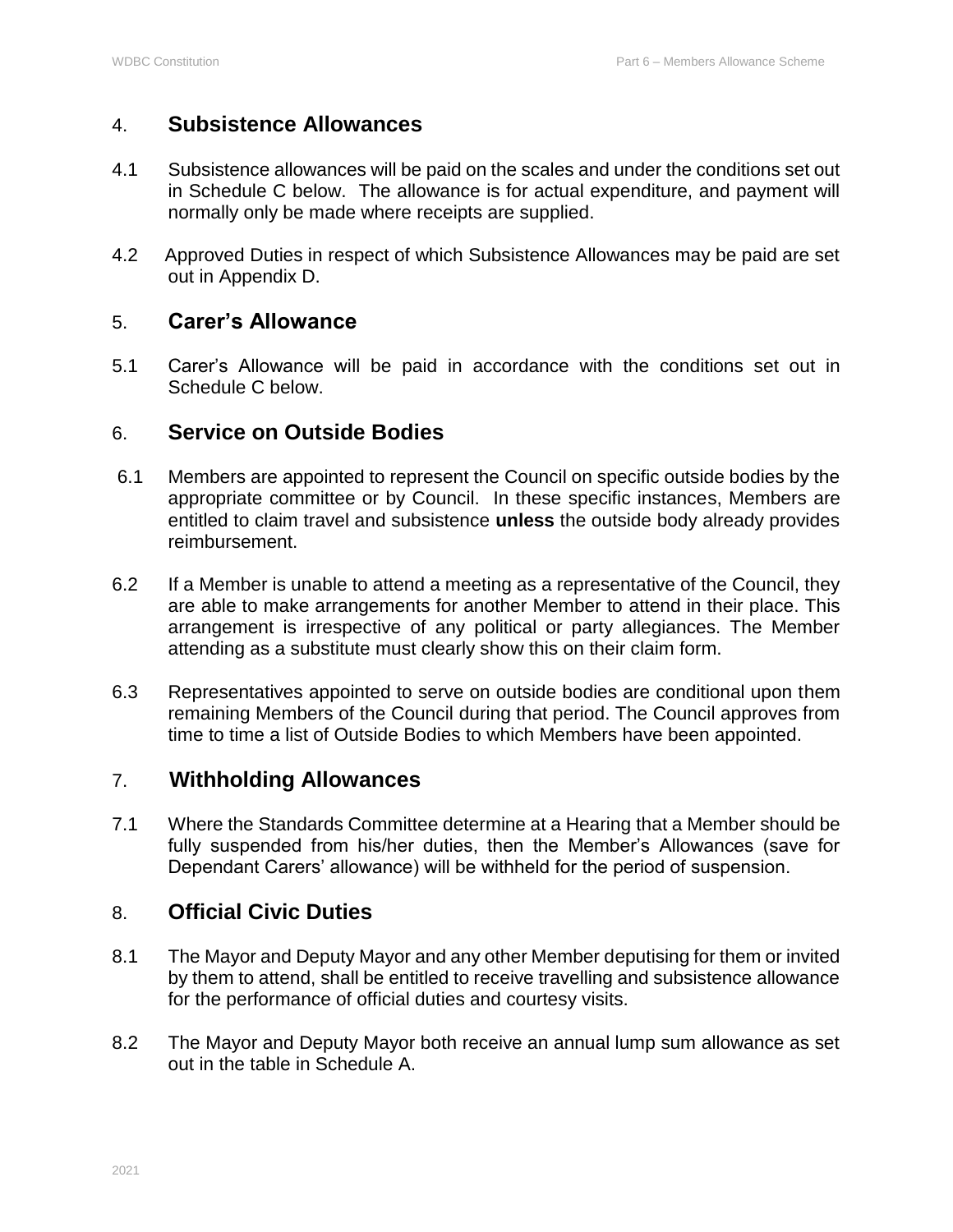#### 9. **Renunciation**

9.1 Any Member may (by giving notice in writing to the Head of Paid Service) choose to forgo any part of the allowances paid under this Scheme.

#### 10. **Administrative Rules**

- 10.1 No payment can be made of any travel and subsistence claim made more than three months after the meeting for which the claim is made, without the authority of Council in every case.
- 10.2 The responsibility for the correctness of claims is that of the Member concerned. Where in the opinion of administrative staff, a claim cannot for some reason be met within the rules of this Scheme, the travel and subsistence claim will not be paid, and the Member will be informed in writing of the reason.
- 10.3 All claims for expenses should, as far as possible, be submitted according to the timetable (provided by the Finance Community of Practice) and passed to Democratic Services for verification. All claims will be checked against the relevant attendance sheets, list of approved duties and approved appointments to outside bodies, prior to payment being made. Members may be contacted if some claims require further clarification. Any unresolved problems arising out of claims for expenses will be referred to the Standards Committee for determination.
- 10.4 Subsistence allowance rates are all maximum amounts and reimbursement will be for actual expenditure (up to these limits), wherever possible supported by a receipt. This will enable the Council to reclaim the VAT element. Claims should not be made if a meal is provided free of charge.
- 10.5 Every Member will be issued with a copy of this Scheme on its approval by Council and the Scheme will be an element of the Constitution. As part of the Constitution the Scheme will be available on the Council's website.
- 10.6 Claims must be made on the claim forms provided, fully completed in accordance with the guidance notes on the form, signed and dated by the Member.
- 10.7 It is the responsibility of the Member to notify the Council of any material changes to the information held on file, e.g. change of vehicle or address etc.

#### 11. **Records and Publication**

- 11.1 Records will be kept as necessary to satisfy the requirement for public access.
- 11.2 This Scheme and any amendment subsequently made to it will be published in accordance with the Local Authorities (Members' Allowances) (England) Regulations 2003.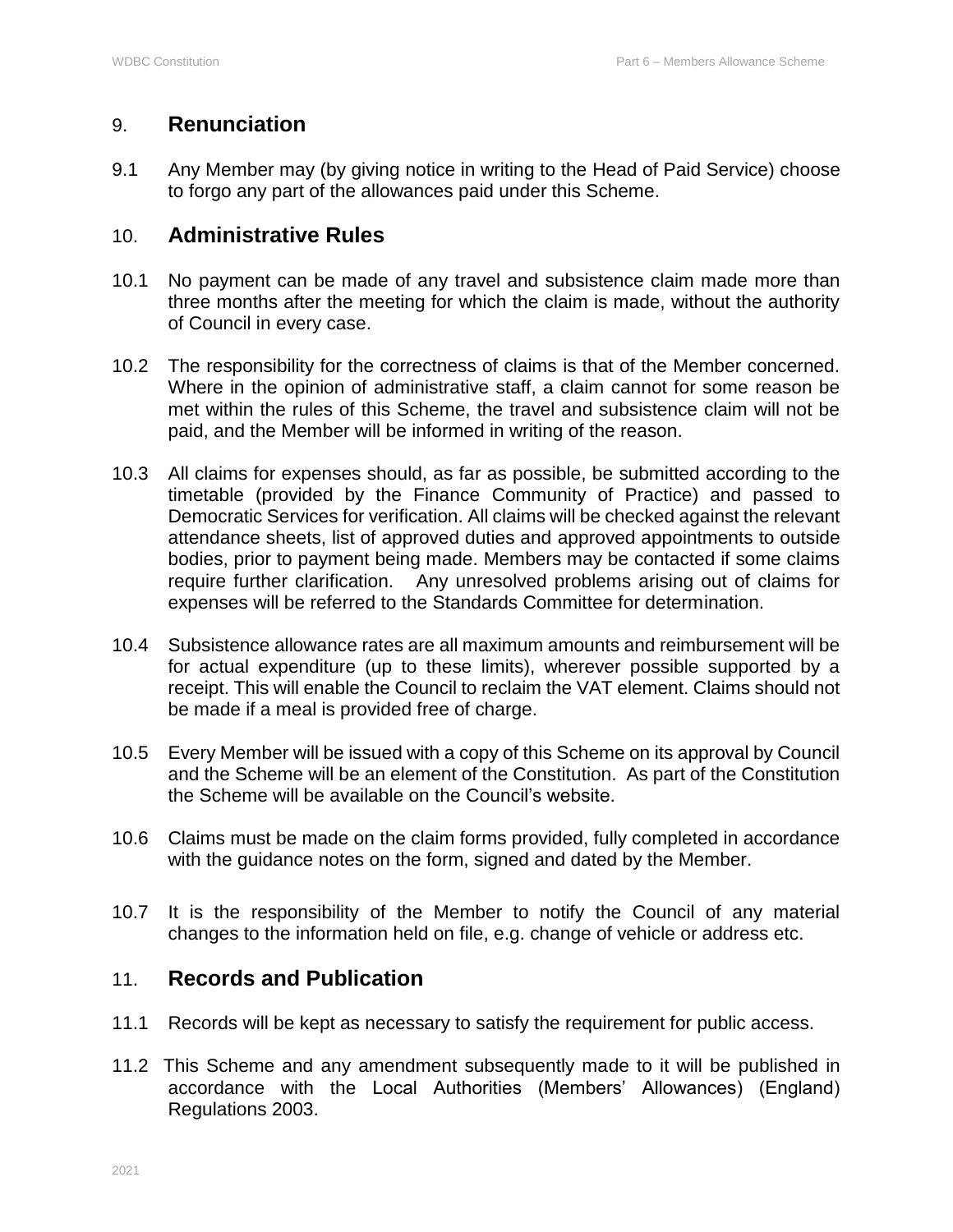11.3 As soon as practical after the end of each year the amounts paid to each Member in respect of each of Basic Allowances and SRA's will be published as required by the 2003 Regulations.

#### 12. **Review**

The Independent Remuneration Panel reviewed the Members' Allowance Scheme in November 2016. A further review will have to take place before November 2020 (unless any significant issues which may necessitate a review arise before this date).

#### 13. **Definitions**

#### 13.1 Member

An elected Member or co-opted Member of West Devon Borough Council.

#### 13.2 Year

The 12 months ending 31 March.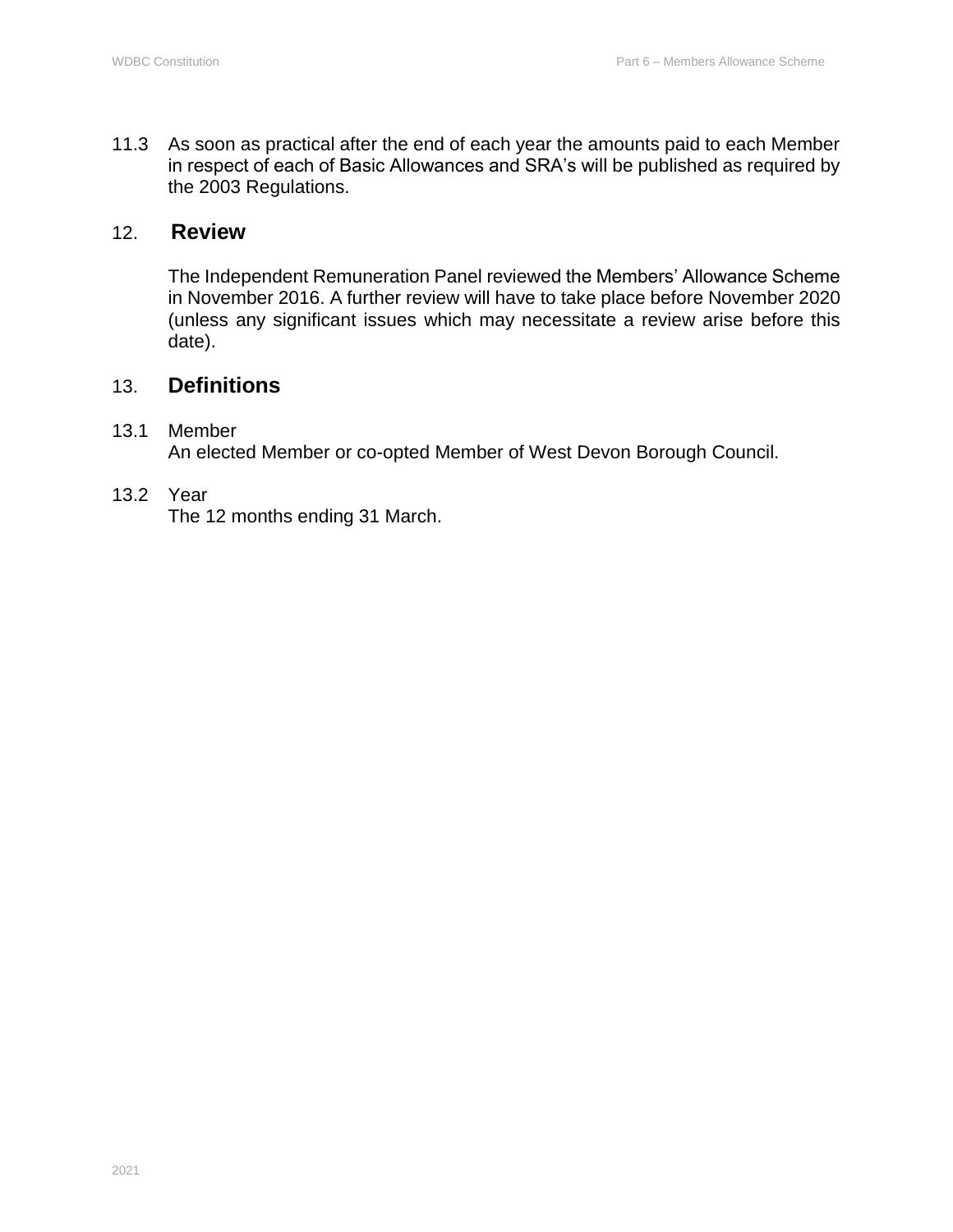### **Schedule A Basic and Special Responsibility Allowances**

| <b>Role</b>                                                                                                          | <b>Multiple</b><br><b>of</b><br><b>Basic Allowance</b> | <b>Basic Allowance</b><br>per annum | <b>Special</b><br><b>Responsibility</b><br>Allowance per<br>annum | <b>Total</b>  |
|----------------------------------------------------------------------------------------------------------------------|--------------------------------------------------------|-------------------------------------|-------------------------------------------------------------------|---------------|
| <b>Basic Allowance</b><br>(all elected Members)                                                                      |                                                        | £4,660                              |                                                                   | £4,660        |
| <b>Special</b><br><b>Responsibility</b><br><b>Allowances:</b>                                                        |                                                        |                                     |                                                                   |               |
| the<br>Council<br>Leader<br>0f<br>(Chairman<br>of<br>the<br>Hub<br>Committee)                                        | <b>Basic x 200%</b>                                    | £4,660                              | £9,320                                                            | £13,980       |
| Leader<br>(Vice<br>Deputy<br>of<br>Chairman<br>the<br>Hub<br>Committee)                                              | <b>Basic x 150%</b>                                    | £4,660                              | £6,990                                                            | £11,650       |
| Hub Committee Members (x<br>7)                                                                                       | Basic x 90%                                            | £4,660                              | £4,194                                                            | £8,854 (each) |
| Leaders of other political<br>subject<br>(NB.<br>groups<br>to<br>minimum<br>group<br>size<br>threshold of 3 Members) | 2 x Basic / 31 x<br>No. of Group<br><b>Members</b>     |                                     |                                                                   |               |
| <b>Chairman of Audit</b><br>Committee                                                                                | Basic x 90%                                            | £4,660                              | £4,194                                                            | £8,854        |
| Chairman of Development<br>Management and Licensing<br>Committee                                                     | <b>Basic x 120%</b>                                    | £4,660                              | £5,592                                                            | £10,252       |
| Chairman of Overview and<br><b>Scrutiny Committee</b>                                                                | Basic x 90%                                            | £4,660                              | £4,194                                                            | £8,854        |

#### **Civic allowances (see paragraph 7 of the Scheme)**

| <b>Civic Duty</b> | <b>£ Allowance</b> |
|-------------------|--------------------|
| Mayor             | 3,000              |
|                   |                    |
| Deputy Mayor      | 825                |
|                   |                    |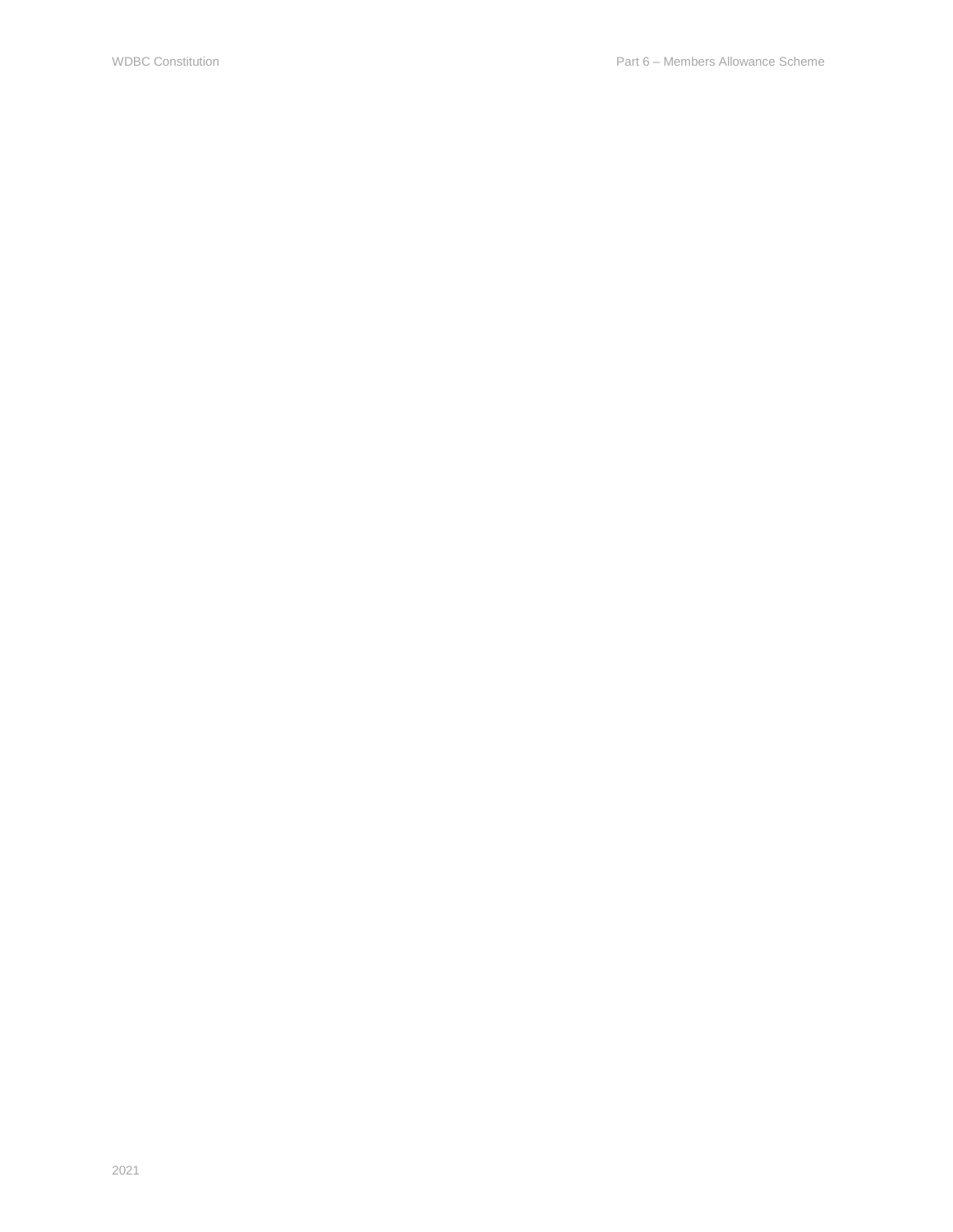# **Schedule B**

# **Travelling Allowances**

The scheme to allow Members to claim for car travel is as follows:

### **SCHEME:**

The rates are set by the Inland Revenue and are such that no taxable element is included.

| $\parallel$ Mileage allowance       |       |
|-------------------------------------|-------|
| Per mile for the first 10,000 miles |       |
| Per mile after 10,000 miles         | 25 Or |

There are additional allowances available for transporting passengers, bicycles and motorcycles as follows:

| For each passenger | bp per mile  |
|--------------------|--------------|
| Bicycle rate       | 20p per mile |
| Motorcycle rate    | 24p per mile |

**Longer journey rate** – in the case of any one return journey exceeding 150 miles, excess mileage will be paid at a rate of 11.7p per mile (however, second class rail travel – if cheaper – is the preferred method for long distance travel).

### **EXPLANATORY NOTE:**

It is the responsibility of each Member to notify any material change in the details of the car used to the Officer responsible for the payment of Members' allowances.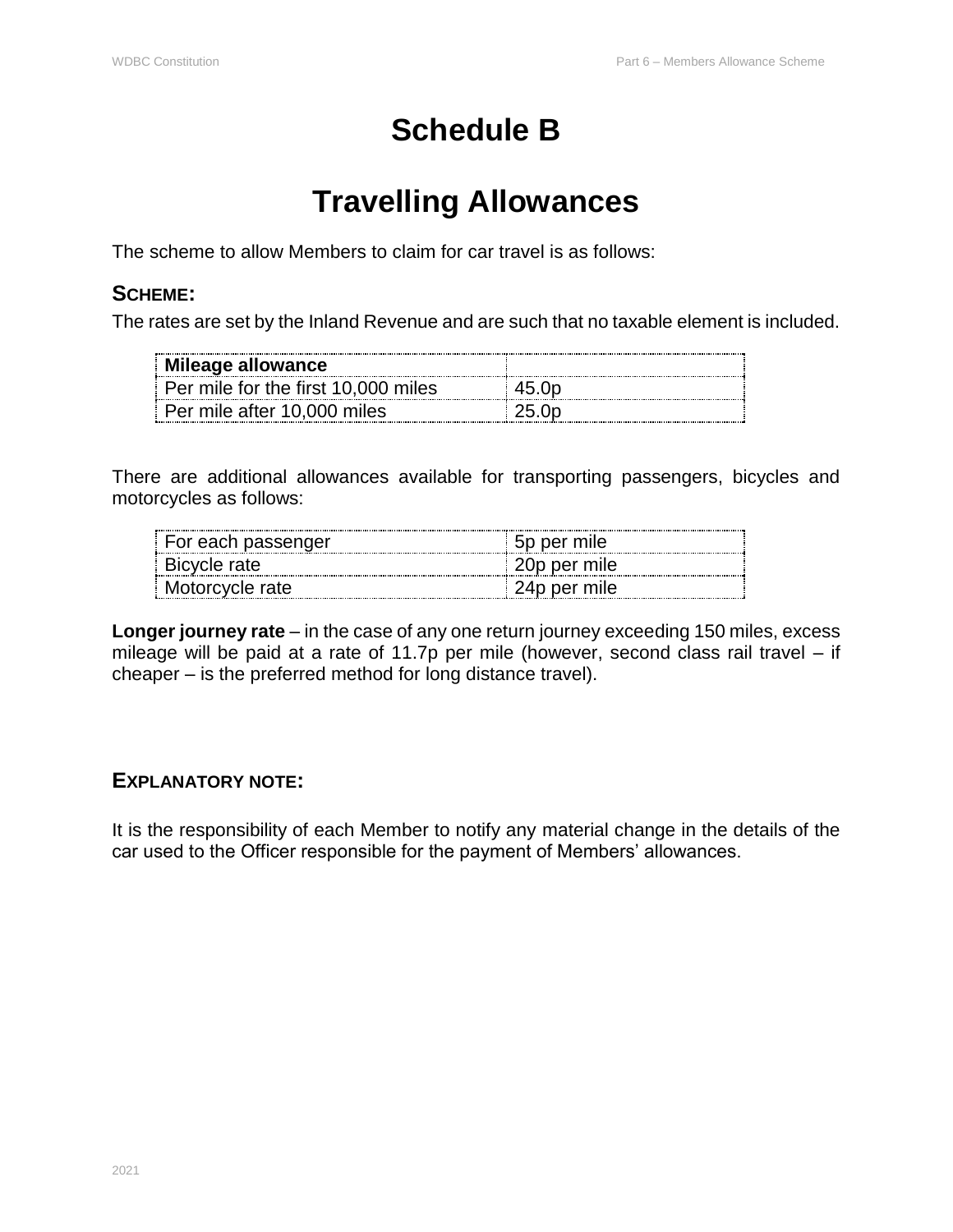# **SCHEDULE C Subsistence and Carers' Allowances**

| <b>Subsistence Allowances</b><br>(from 1 April 2018)  |                                                                                                                                                                                                      |                      |  |
|-------------------------------------------------------|------------------------------------------------------------------------------------------------------------------------------------------------------------------------------------------------------|----------------------|--|
| <b>Breakfast allowance</b>                            | A rate of up to £5.00 may be paid where a Member<br>has been away from home on Council business for a<br>period of at least five hours and has incurred the cost<br>of a meal                        |                      |  |
| One meal rate<br>(five-hour rate)                     | A rate of up to £5.00 may be paid where a Member<br>has been away from home on Council business for a<br>period of at least five hours and has incurred the cost<br>of a meal                        |                      |  |
| Two meal rate<br>(ten-hour rate)                      | A rate of up to £10.00 may be paid where a Member<br>has been away from home on Council business for a<br>period of at least ten hours and has incurred the cost<br>of a meal or meals               |                      |  |
| Late evening meal rate                                | A rate of up to £15.00 may be paid where a Member<br>has to work later than 8.00pm having been on Council<br>business during the day and has to buy a meal which<br>they would usually have at home. |                      |  |
| <b>Overnight/Conference</b><br>subsistence allowances | London                                                                                                                                                                                               | £91.04 per<br>night. |  |
|                                                       | <b>Other locations</b>                                                                                                                                                                               | £79.82 per<br>night  |  |

#### **Carer's Allowance:**

- 5.1 Carer's Allowance will be paid for the reimbursement of actual expenditure incurred by Members up to a maximum equivalent to the national minimum wage current at that time for the care of dependents whilst the Member is on Council business. For this purpose, "dependents" include children, elderly people or people with disabilities.
- 5.2 The allowance will not be paid to a member of a claimant's own household, except where that person would otherwise be in existing paid employment during the hours of caring.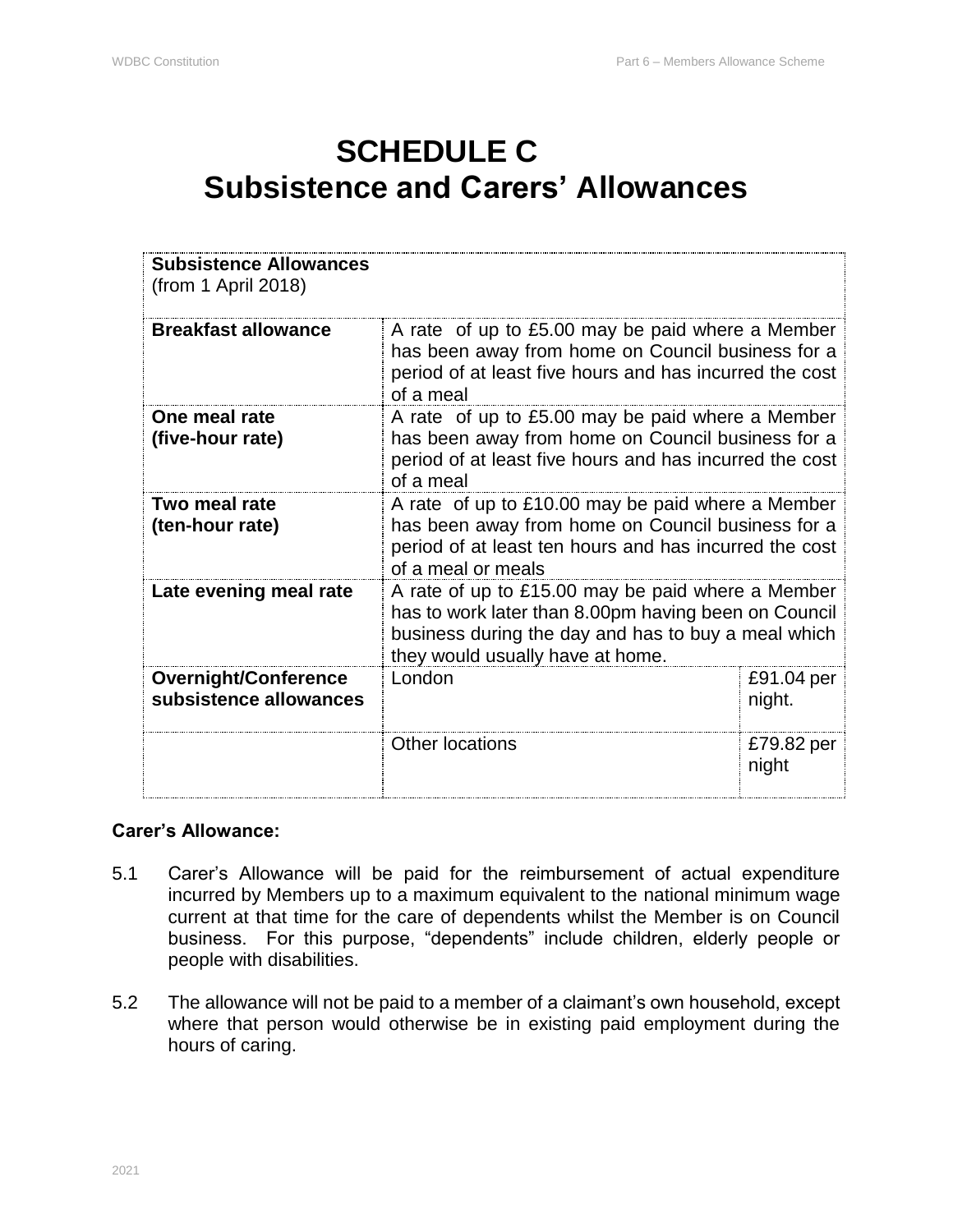5.3 The allowance will not be paid to a Councillor who is already in receipt of an allowance or other assistance from any other source for the same purpose on the occasion for which the allowance is being claimed.

#### **Explanatory notes**

i) These allowances may be claimed only where incurred, and supported wherever possible with a receipt, so that where appropriate the Council may reclaim any VAT included.